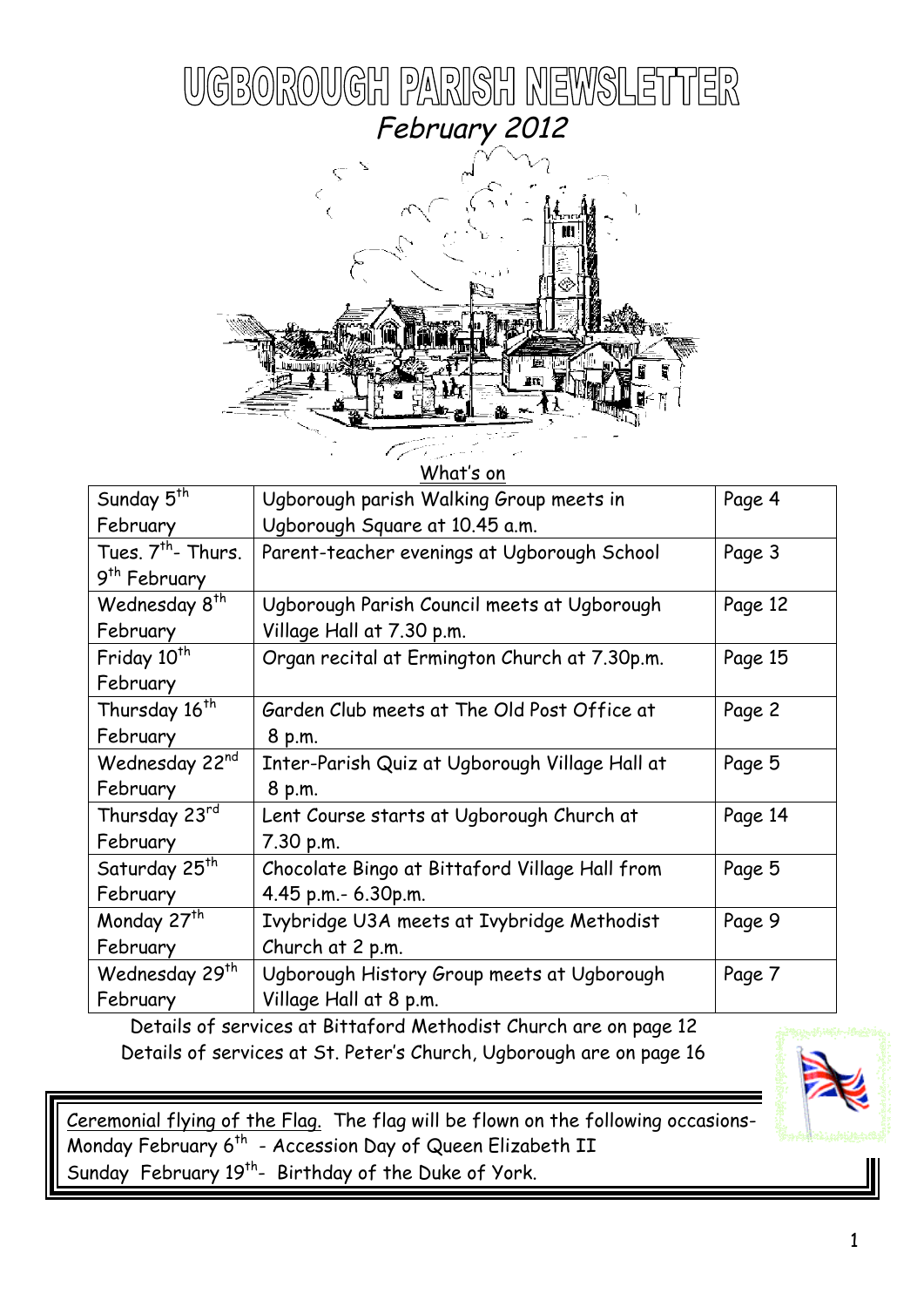2

## Erme Valley Riding for the Disabled. Peggy Douglas (tel. 07882286421)

At last we now have confirmation from the Charity Commissioners of our new charity number as we have become a Limited Company. This is to give our Trustees greater protection but will not alter the way we run.

Mary Quale's (mum's) memorial fund totalled £3200 - a good amount and she would have been very pleased.

We also had the proceeds from John Murray-Brown's funeral (£500). John had supported our group for several years as a fund raiser. Joy, his wife, is going to continue to collect on our behalf.

Our Christmas raffle totalled £1200. Thank you to everyone who purchased tickets and also gave prizes. Particular thanks to Paul Docker and Frazer Hart for their generosity, Jim Long, Ollie and the Horse and Groom.

All sessions are full at the moment and we are a bit short of helpers again. Some of our teenagers are doing exams or have completed their Duke of Edinburgh Award, so if you know of anyone who can help out, particularly now when the horses need more care (mucking out), then please get them to contact us.

### Garden Club Anne Holway

Our next meeting will be at the Old Post Office on Thursday 16<sup>th</sup> February at 8 p.m. You are very welcome to come along and the topic is 'Vegetables and how to grow them'.

## Ugborough and Bittaford Pre- School. Naomi Williams

We have welcomed five new children during January who have settled very quickly, and we will have a few more children starting pre-school during February. Our sessions are filling up very quickly, with Thursday being full during the morning, so if you wish your child to start pre-school in the near future please contact either Tania or Naomi to avoid disappointment.

The new "Home Corner" has been a great success, the addition of cookery books and other resources has enabled the children to extend their imaginative play. The opportunity to have a cooked meal on a Monday and Wednesday lunchtime at the school is proving increasingly popular, with the primary school staff being very accommodating for which we are most appreciative.



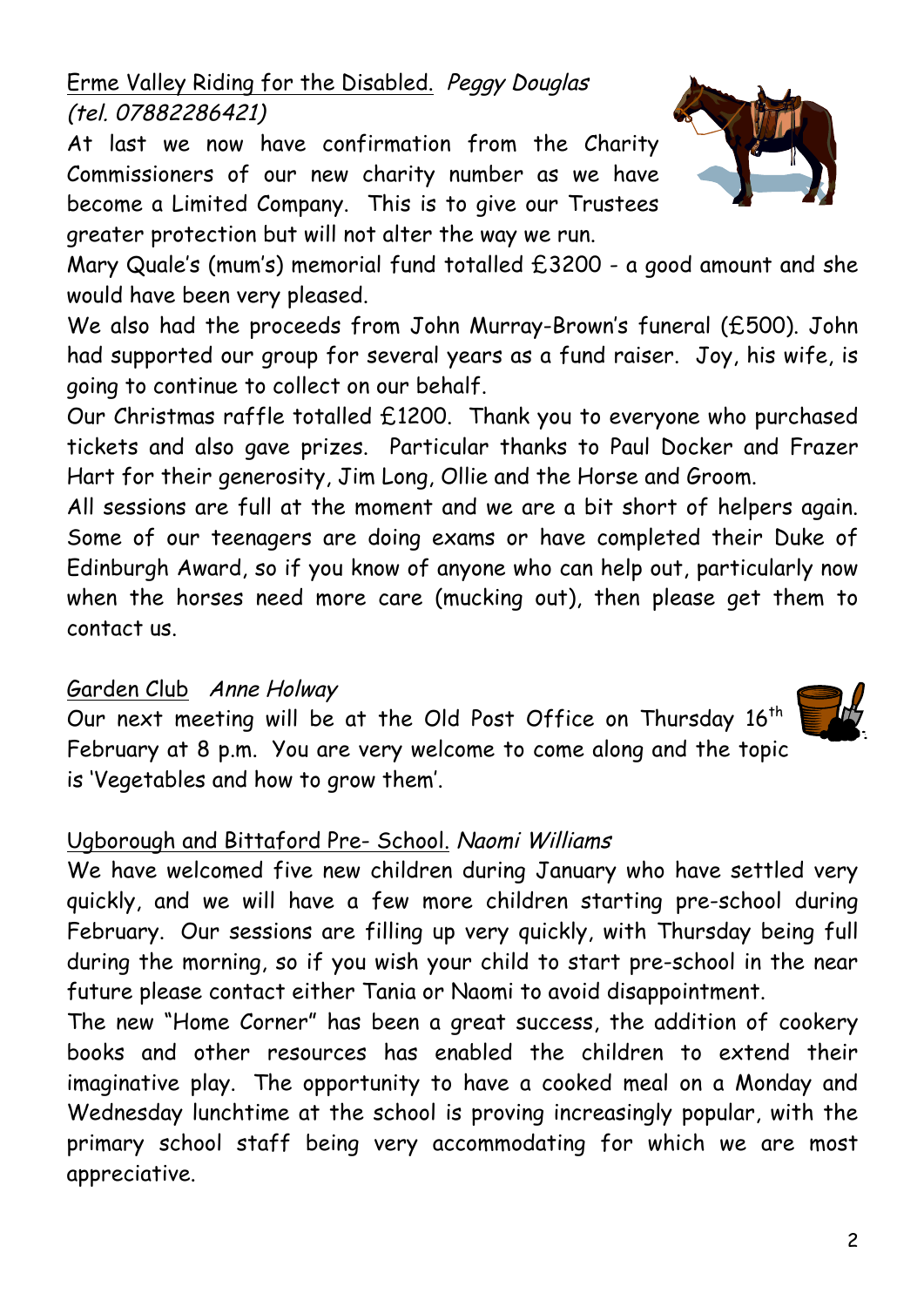During the week of the 23rd January to celebrate "Chinese New Year" we invited the children to sample a variety of traditional Chinese foods, provided craft activities and introduced the different sounds and movement of Chinese music.

February we will be celebrating "Valentine's Day" making cards and jam tarts, then "Shrove Tuesday" we will be cooking pancakes, so a busy month ahead. We will also be closed for a week from Monday  $13<sup>th</sup>$  to Friday  $17<sup>th</sup>$  February inclusive for half-term.

Ugborough and Bittaford Pre-School welcomes children all over the area from 2 years old to school age. We fill these precious years with fun and friendship in a stimulating, well-resourced environment and our activities in the pre-school are reinforced by close daily communication with parents that succeeds in achieving the best outcome for the child, and their family. At Ugborough and Bittaford Pre-School we offer an experience that has been judged "Outstanding" by Ofsted in March 2011 who awarded us this standard in every single category. We are open term-time only on Monday, Wednesday and Thursday between 9am and 3pm, and on Tuesday and Friday between 9am and 12.45pm. Likewise, the Toddler Group meets on Monday between 10am and 11.30am. For more information on the pre-school please call Tania/Naomi on 07763 215455 or phone Sara on 07739 826422 for Toddler Group enquiries. Alternatively, please visit our website at www.ugboroughandbittafordpreschool.org.uk

# The Ermington and Ugborough Primary Foundation

## Executive Headteacher - Mrs. Jane Byrne

### Parents Evening

Parent/teacher evenings will be held on Tues.  $7<sup>th</sup>$ , Weds.  $8<sup>th</sup>$  and Thurs.  $9<sup>th</sup>$ February. Appointment times will be distributed shortly. We look forward to seeing you at these consultation evenings and hope that you find them useful. Provision will be made outside classrooms for siblings to wait if you cannot find child care. Please note that Film, Choir, Football and Craft clubs will be cancelled this week and Ensemble will move to the "bottom hut". Spring Concert

A concert involving the six music specialism schools will be held on Tuesday  $20<sup>th</sup>$  and Wednesday 21st March at the Watermark (evening performances). Many of our children will be involved and rehearsals are already underway. Further information will follow soon.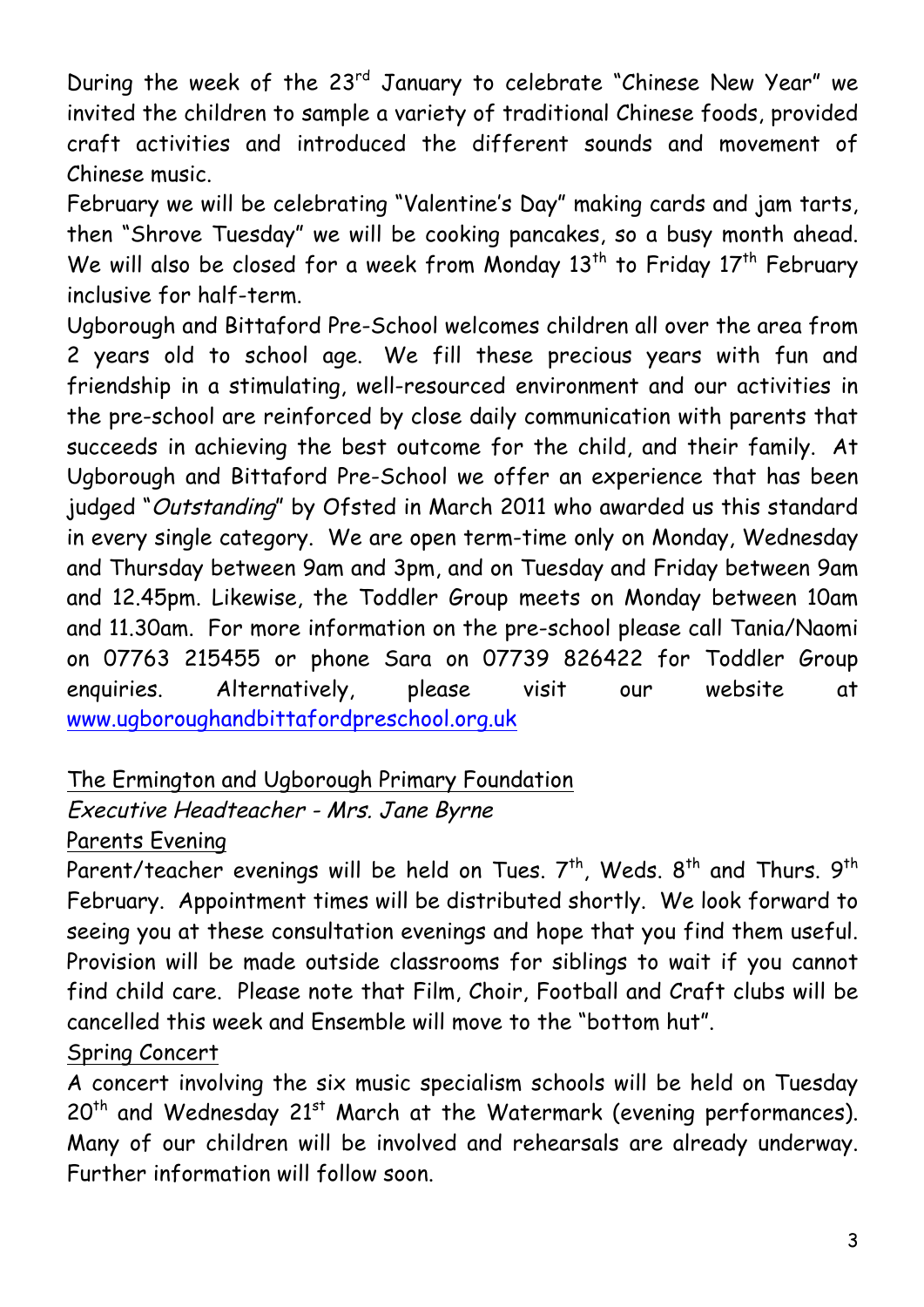Local Clubs

Some local clubs are looking for new members-

Ivybridge Junior Badminton Club is run by qualified UKCC Level 2 coaches, one of which being myself. We would like to focus our coaching on boys and girls in Years 5, 6 and 7. Our sessions are on Friday evenings in the Sports Hall at Ivybridge Community College from 8.00 – 9.30pm. The first session is FREE, then afterwards costs  $£3$  for the 1 $\frac{1}{2}$  hours. All equipment is provided. Please contact Jeanette Green on 01752 691000 Ext 314.

Ivybridge Community College hosts Junior Indoor Rock Climbing Sessions on Friday evenings 6.30pm-8.00pm. For 6-16 year olds, the session costs £1.50 to climb and £1.00 for equipment hire. The session is supervised by a fully qualified climbing instructor. Please be aware climbers have to be accompanied by an adult. For more information either visit the College's website under the Community Sport section or telephone 01752 698315.

UGBOROUGH FOOTBALL Training is on Saturday mornings at either ICC (9.30am) or Ugborough (9.00am) with games being played on Sunday mornings for those in the teams. No previous football experience is required! We are currently looking for players in U7 and U9 age groups, this covers 6 through to 9 year olds. Anybody requiring more details please contact Dave Privett on 07810 356465 or email: privett@live.co.uk or www.ugboroughfootball.co.uk

A new karate club is opening in Modbury on  $1<sup>st</sup>$  February at the Memorial Hall from 6.30-7.30pm for juniors (7 years +) and 7.30-8.30pm for adults. A demonstration evening will be held on Wednesday  $25<sup>th</sup>$  February at 7.30pm all welcome. Please contact 01752 518465 or 07552799332 for more details.

### Ugborough Parish Walking Group Merryl Docker

The Snowdrop Walk will be on **Sunday Feb 5th at 10.45am in Ugborough Village Square.** We will seek out where the best drifts of these beautiful delicate harbingers of Spring will be and decide a route for our walk on the day. Touching



wood, I am going to say this winter is nowhere near as harsh as last year. By the time of our February walk this time last year the snowdrops hadn't dared poke their heads out but, as I write they are already showing their faces at Hillhead. Come and join us and we will see what we can find. Dogs and other family members will be made very welcome. Contact Merryl Docker (01752 893651) or Tom Holway (01752 893114) for more information.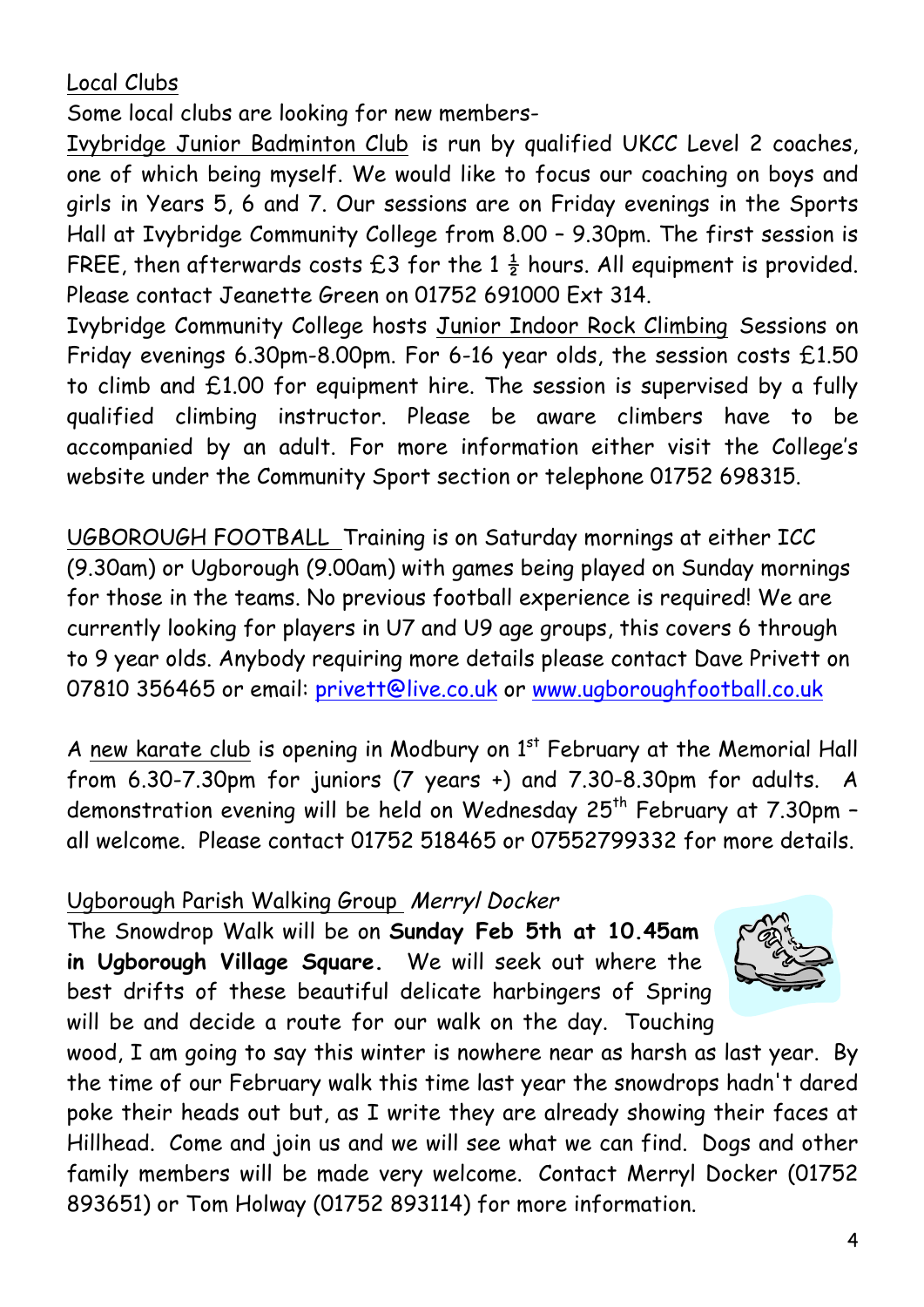Friends of Ugborough School, Charity no. 1047174 **CHOCOLATE BINGO! Saturday 25th February 2012 BITTAFORD VILLAGE HALL** Hall opens at 4.45pm- Bingo starts promptly at 5pm-6.30pm Join us again for a fun, family (and delicious!) activity **This event is open to everyone in the Parish – all welcome!**

Winners celebrate with chocolate prizes! Raffle with chocolate prizes! **Bingo tickets £2.50 per book, price to include a Hot Dog** (Vegetarian option available – let us know when you arrive) No charge for parents/carers supporting - do join us for a Hot Dog at £1.50 Free chocolate if you know the bingo phrase for number 13 (remember to tell us when you are paying) Tuck Shop / tea & coffee available Free Drinks (orange/blackcurrant squash) for the children.

## Book Lovers Anne Nonymous

The Villa Triste by Lucretia Grindle.

I came across this book by chance, not having heard of the author, but the storyline was something of interest to me. It is a book of two decades – the 1940s and then the present day. In the Autumn of 1943, Italy signs the Armistice, which will take them out of the war and into chaos. In Florence, two sisters, Isabella and Caterina, as members of the Partisans, take on the Nazis and the Fascists.

In the present day, Pallioti, a senior police officer in Florence, investigates a murder and then finds himself pulled back in time. He works to uncover a crime lost in the twilight of the war. A really excellent read.

Twinkle, twinkle, little stars by Gervase Phinn and illustrated by Chris Mould This is a collection of stories from Gervase Phinn's bestselling Dales books. Of course it is a delightful read, I found myself reading it aloud to anyone who would listen and there was laughter all the way.

My thanks to Beryl's Bookworms, for their list of their top reads. I enjoyed Betrayal by Helen Dunmore, and agree with them that it was a good read – I'm glad it was a happy ending!!

## Ivybridge & District Inter Parish Quiz.

Ugborough are at home to Brixton in the first round on Wednesday 22nd February at 8 p.m. in the Village Hall. Please come and support your team.



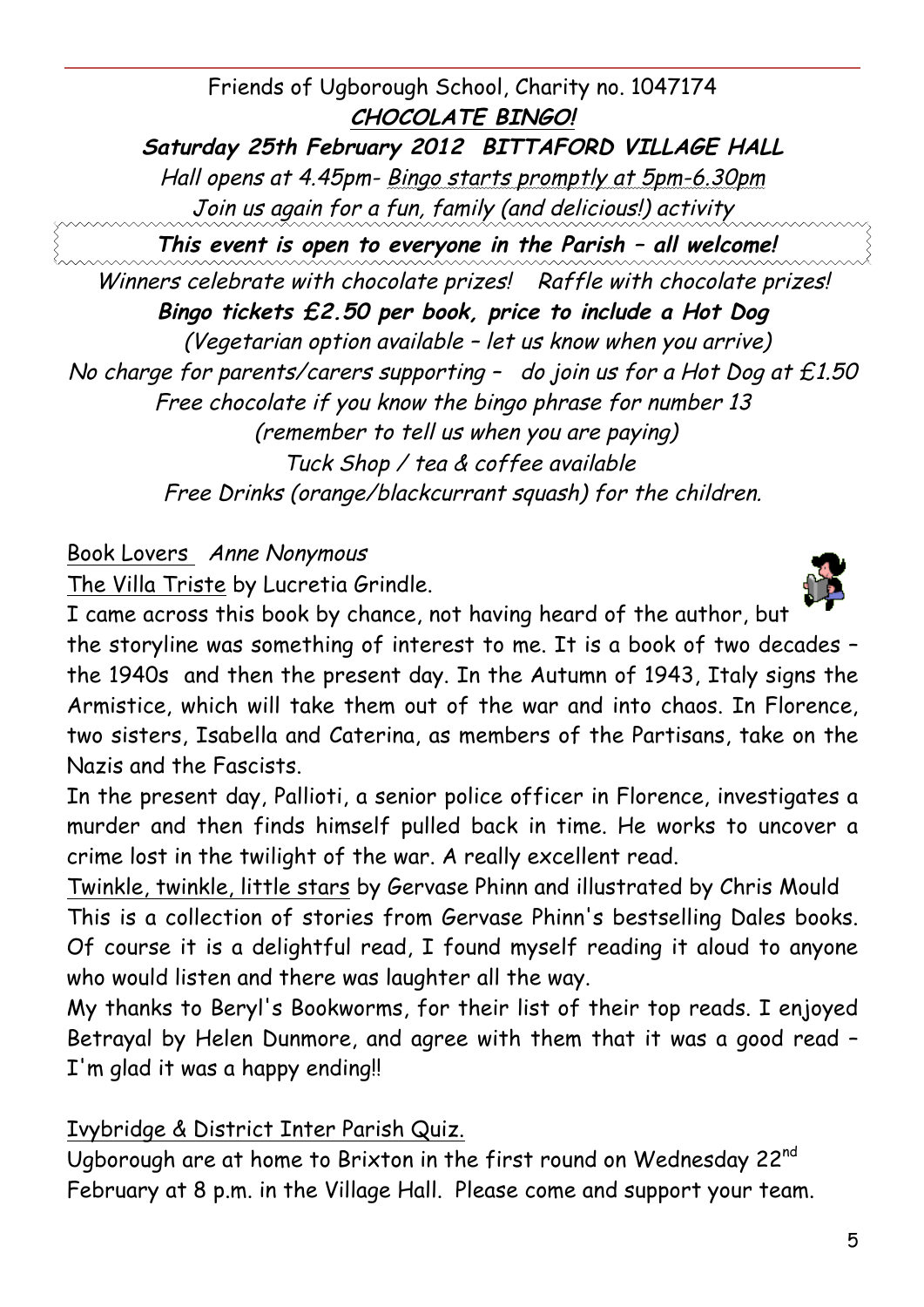## Ugborough Village Hall Stafford Williams (Secretary)

The Parish Council attended the January meeting to brief the Hall committee on the proposals by Tall Oak Homes for development in the village. The proposals include the potential for a new community building and the committee were able to explain some of the issues and difficulties in taking such an approach. The Council intend to put the proposals out to public consultation soon, but organisations with a view should inform the Council Officers.

There have been some changes to the hire charges for some groups as a result of a periodic review, but to most users the Hall remains a very cost effective venue for many different events. The latest Hall minutes and hire charges have been posted on the www.ugborough.com website thanks to Richard Barker.

It has been noted that some events may have been conducted at the Hall without prior knowledge of the Bookings Secretary so now is a time to highlight that any event not properly authorised will not be covered by licenses or insurance, thereby exposing those in the Hall at the time to significant financial risk. Please ensure that you talk to the Bookings Secretary even if you possess some keys through your role with a regular group hire.

### Ugborough Website - Richard Barker

We are delighted that the new website booking system for the Village Hall and Church is in use regularly. The website has had a major enhancement to enable it to be used properly on smart phones and pad devices, which have become very popular. The site does not look any different, but now the menus work on these devices. The system has been tested on an Iphone and Ipad, so if anyone wants to try it on an Android or other device and let me know how it gets on, I would be delighted.

Any new material for the website to be sent to Richard Barker at richard@fowelscombe.co.uk. Of particular interest are historical bits, good photos (and please send me text to put in as a caption), and details about Parish Families, again with photos and scanned documents.

My thanks to Peter Povey for giving me captions for all the photos of the stain glass on the website.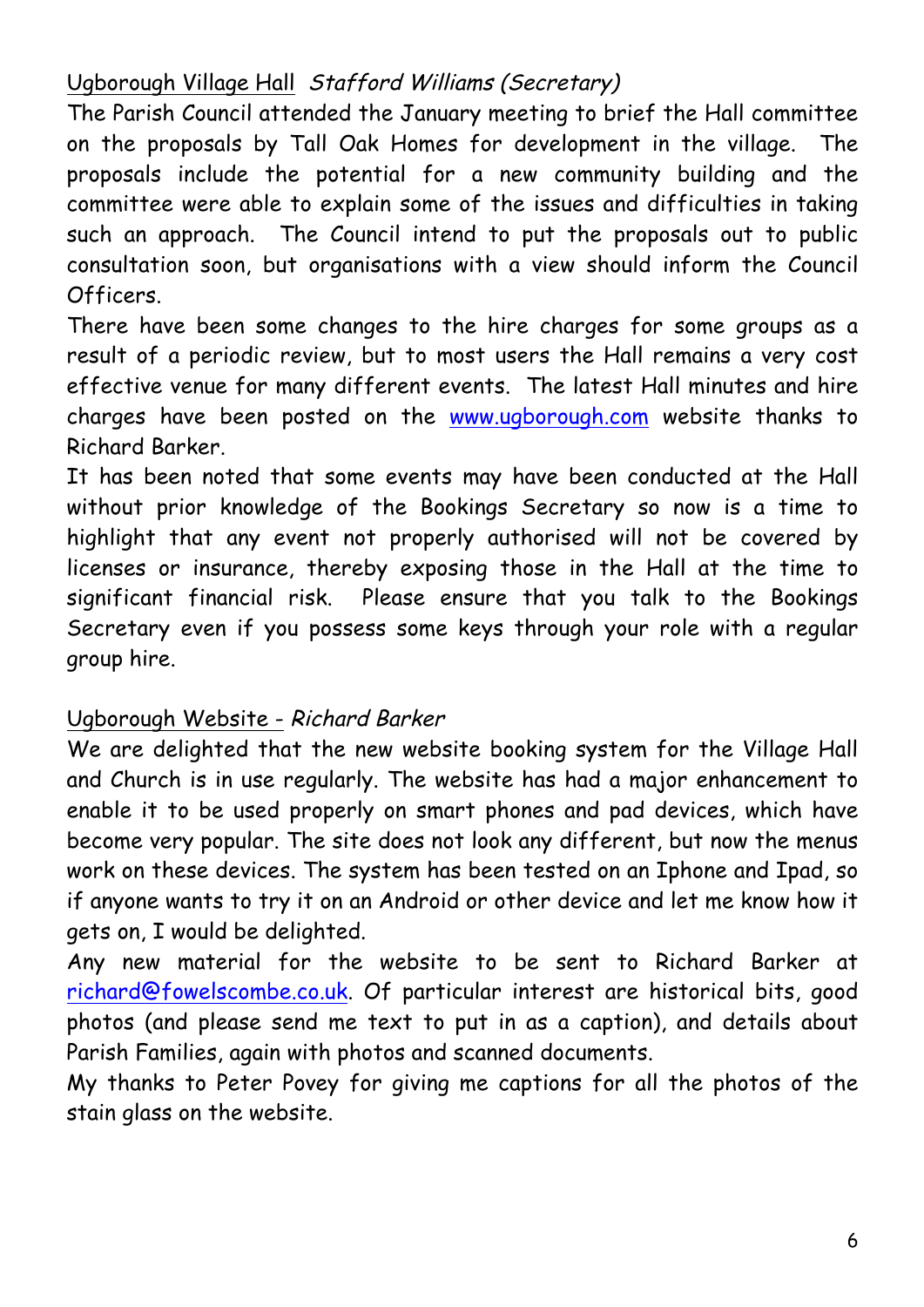#### SPORTS REPORT - Janner Motson **U13s MAKE SEMI-FINAL**

For the first time in their history the Uggies at U13 level have made it through to a semi-final of a cup competition and now join the U11s, who were already through to that stage in their age group. In a feisty and hard-fought match at Uggie Park the spirited Brixham Villa team tried hard to unbalance the mercurial Uggies. The game ebbed and flowed after a very early goal by Brixham, until with only a few minutes to go; Man of the Match Matt passed the ball up the line to Jamie, who exchanged a few passes between him and Ollie, which left Jamie with a shooting chance and boom……… 4-3!!!! The Uggies held on to a famous victory.

The U13s followed this up with a 0-3 win away at Waldon the following week, but the honours that day go to the tremendous U11s who chewed up Roselands with an 11-1 home win. They are shaping up to be a very competent football squad. The U9s have been learning to cope with a split in the squad to form the Hillhead team in Division 1 and the Dunwell team in Division 2. The move was brought about due to the popularity of the Club and the number of kids wanting to play. It is hoped that they will get more game time each, even if the results suffer in the short term.

Ivybridge Cricket Club colts have reported back to training after the break and now train at the Community College between 11.30 and 1.30 on Sundays. Also the Ugborough Cricket team now have 6 fixtures for the coming season, where they hope to win back the Ashes, or at least enjoy a BBQ. Team captain, Andrew Stressed, told Sports Report that he hoped many children would try the sport now that the England men are number 1 in the world and the women are World Champions, but he would not comment on the impact of match fixing on Ugborough cricket. Sports Report believes that it will take more than a big bung to turn that lot into a winning side!

### Ugborough Local History Group Merryl Docker

Our next meeting will be on **Wed 29th Feb at 8 p.m.in Ugborough Village Hall** when Dr. Tom Greeves will present an illustrated talk on **"The Archaeology of Moorland Ugborough"** Everyone will be welcome to join us ( $£1$  on the door for non-members)  $\sim$  come along to learn more about the fascinating story of ancient life in our small corner of Dartmoor. For more information contact Merryl Docker on 01752 893651.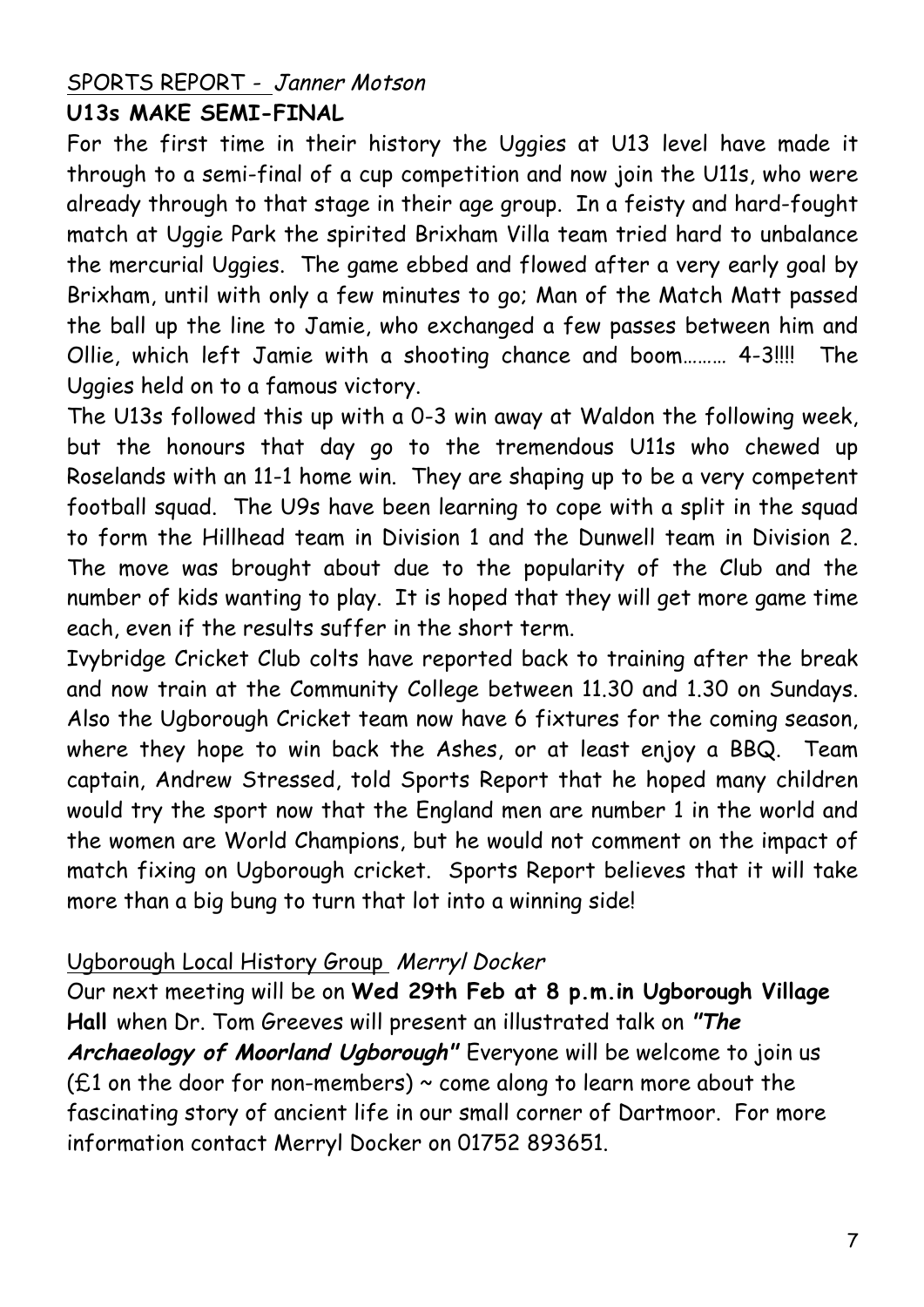Rainfall at West Cannamore, Ugborough, 510 ft. above sea level Again very grateful thanks to Len Wakeham for so regularly providing this detailed information.



Total for month- 185mm (7.28 ins.)

(Last year the total rainfall for December was 66mm=2.59 ins. but this included 46mm of melted snow!)

Total rainfall for 2011 was 1263mm=49.72ins.

Total rainfall for 2010 was 1312mm =51.65ins.

A reminder that in 2009 Len provided us with very detailed figures he had kept since 1983. The average annual rainfall in Ugborough was 63.93 ins from 1983-2009. I remarked that that 2010 was the driest year since 1983 and 2011 has proved even drier! Thank you, Len for keeping this archive.

**The 2nd Annual Mary's Church Coffee Morning** is to be held on **7th March at 10.30am** at a surprise location!!

OK, it is not much of a surprise location – more than likely we will hold it at Hillhead Farm as I am sure that many of you will have noticed that Tumbleweed is having a bit of a facelift. The chances of us having a coffee morning there in March NEXT year are slim, let alone this year!!

Back at Hillhead there will be plenty of tea and coffee and lovely homemade cakes as well as the raffle and a huge plant stall all in aid of the church.

Any plants and cakes would be greatly appreciated and we look forward to seeing you all at 10.30am on the  $7<sup>th</sup>$  March for the first event of the 'Ugborough Season'. Shelley Hutcheon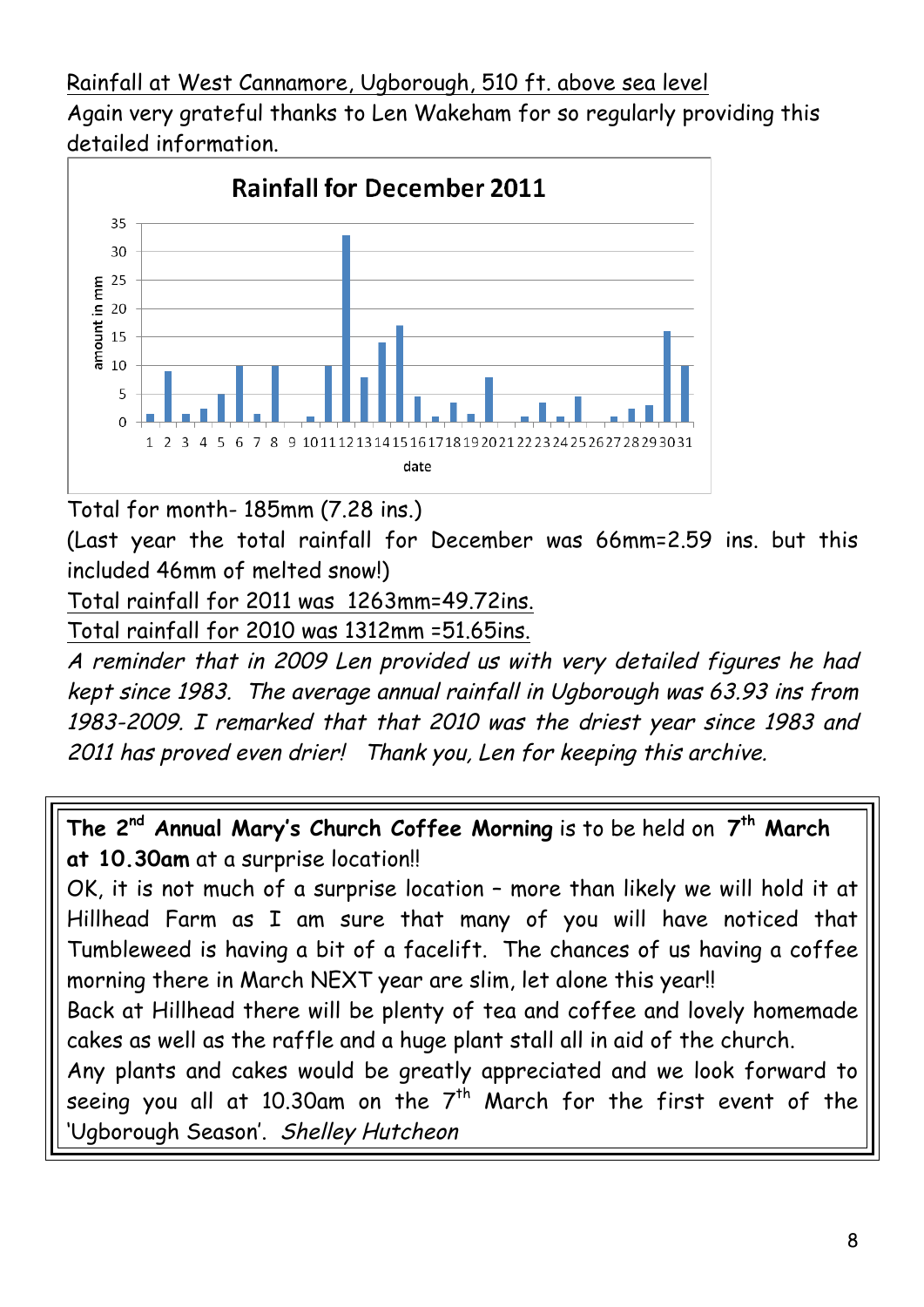Cynthia and Alan Yates would like to thank all their friends in Ugborough for the good wishes bestowed upon them for their re-location to Rotherfield, East Sussex and especially to Merryl for her kind words in the December Newsletter. We would also like to thank St. Peter's Church for the gift of books and the History Group for the wonderful pottery dish. We have settled in very well and have unpacked all the boxes except for books. All we have to do now is to find places to put everything! Lots of extra shelves are being inserted into cupboards, the garage and the loft. We hope that many of you will be able to visit us but we're sure to see you on one of our return visits. With our best wishes to you all.

Ivybridge U3A monthly general meeting will be held in the Methodist Church, Fore Street, Ivybridge on Monday February 27th at 2pm. The speaker will be Sue Wyeth from Chernobyl Children's Lifeline. Doreen Flood

## Where there's a Will … there's a way … Are you a trendsetter?

During recent years there has been a significant increase in charitable gifts left in wills. In 1991 65,000 legacies were given to charities; by 2001 84,000 legacies were received. Why not be part of this growing trend and leave a gift to the church and other charities you support when you write or amend your will? For more information on wills and leaving a gift to the Church, visit www.churchlegacy.org.uk, or request a pack by e-mailing info@churchlegacy.org.uk or ringing the Church's national legacy helpline on 08445 870875.

Every Thursday morning between 10 and 12 the Drop-In Centre is open in Ugborough Church serving coffee/tea/biscuits and cake. You will be very welcome!

Dartmoor National Park. A new guide has been produced by the National Park Authority to help provide advice to those seeking to carry out development in Dartmoor National Park. Encouraging a high standard of design in new development is essential in protecting the special qualities of Dartmoor and the newly published Dartmoor National Park Design Guide is now available. For more information see the National Park Authority's web site at www.dartmoor.gov.uk/designguide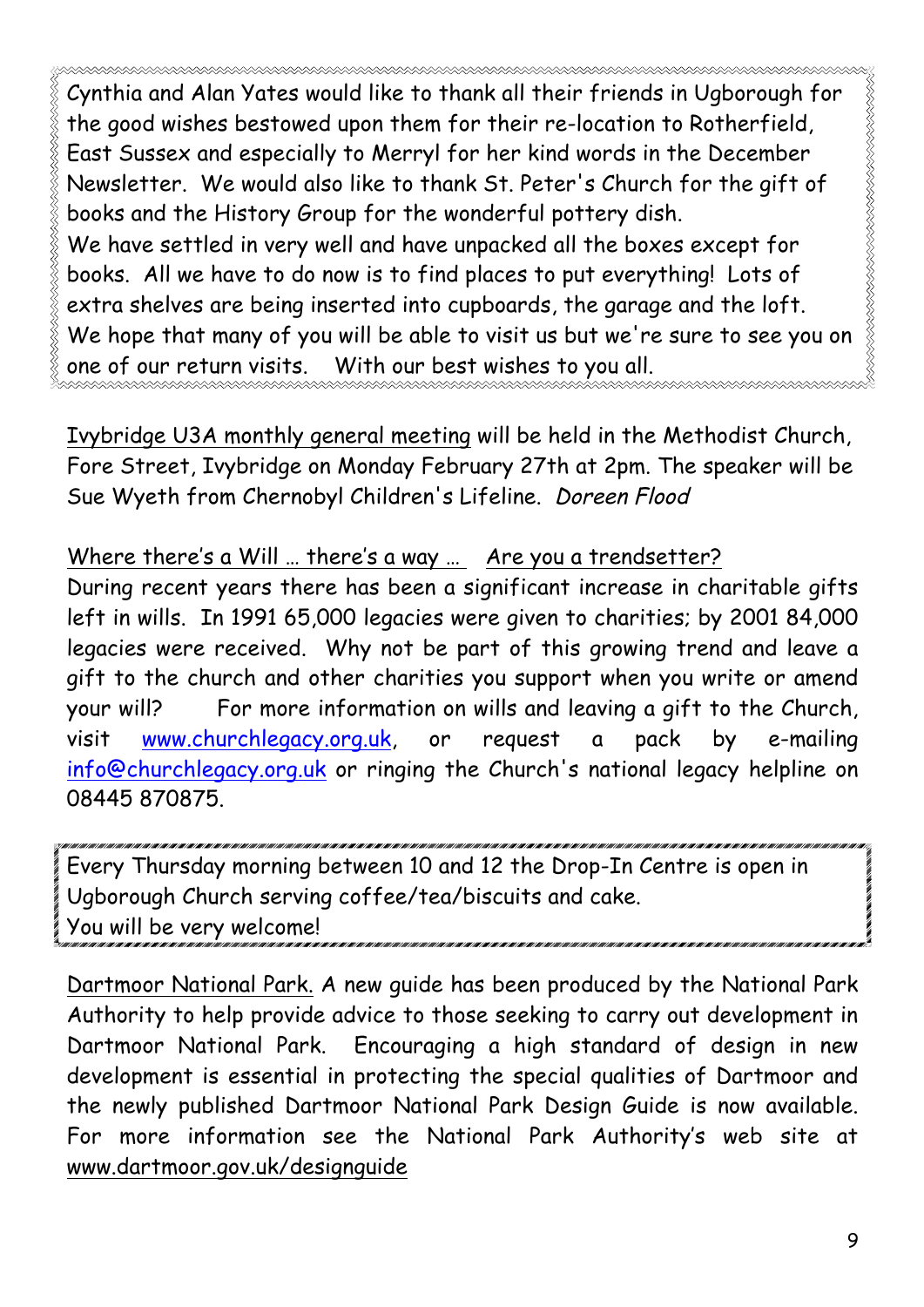Your Stars Tonight.



The steamed dietor emerges from behind her laptop and exclaims

 $\overline{\mathscr{U}}$  "Our foreign correspondent Anne Nonymous always sets an example by bringing literary worth to her newsletter contributions – perhaps you could try to emulate her." I counter by remarking "I was thinking about describing the flublingness of Mars when viewed through the telescope. Flubling is of course an old Norse word used by Viking navigators to describe the flickering and blobbing of light caused by the turbulence of the atmosphere from wind and moisture between the viewer and the light source". To be honest, through my telescope, Mars at midnight looks like a toffee flavoured Angel Delight held aloft by an over-excited belly dancer 20 metres away. Just to add to the flubling I know from photographs that I should be able to see its polar ice cap – and when I stare for long enough it comes in and out of view as a pale pink blob on top of the orange blob that is Mars.

Is it really there? As any magician (or Sherlock Holmes director) knows what the eye sees can be very different to what the brain sees. Which is why I often have discussions late at night about the fragility of reality with the late Philip K Dick. His tormented pulp science fiction writings – "Do androids dream of electric sheep" (aka Blade Runner), "Flow my tears the policeman said" and "Total Recall" (which saw our Arnie at the peak of his acting powers) - were obsessed with what happens when the mask of reality slips to reveal the other realities behind.

Photographs show a blue-grey shading on the predominately orange surface of Mars and after a couple of minutes my brain is convinced that it can see these despite the quivering of the atmosphere above the telescope. In 1894 Percival Lowell viewed Mars through the still, dry, air of Arizona (rather than damp Devon) and as he painstakingly drew what he thought he could see through his telescope the surface of Mars became covered with a network of blue lines. He caused a sensation when he claimed these were canals built by a proud and ancient civilisation struggling to bring water from the Polar Ice caps to enable them survive in a drought stricken world. Astronomers across the world strained to see them too – and some did - but most saw only shadowy markings.

Sadly the ice caps are now known to be carbon dioxide, not water, and the canals are truly nothing but a figment of the viewer's imagination. But it gave rise to H G Well's "War of the Worlds", the dreadful hokum of Edgar Rice Burroughs, and the melancholic wistfulness of Ray Bradbury's "Martian Chronicles". And of course I have no doubt that many of Ugborough's younger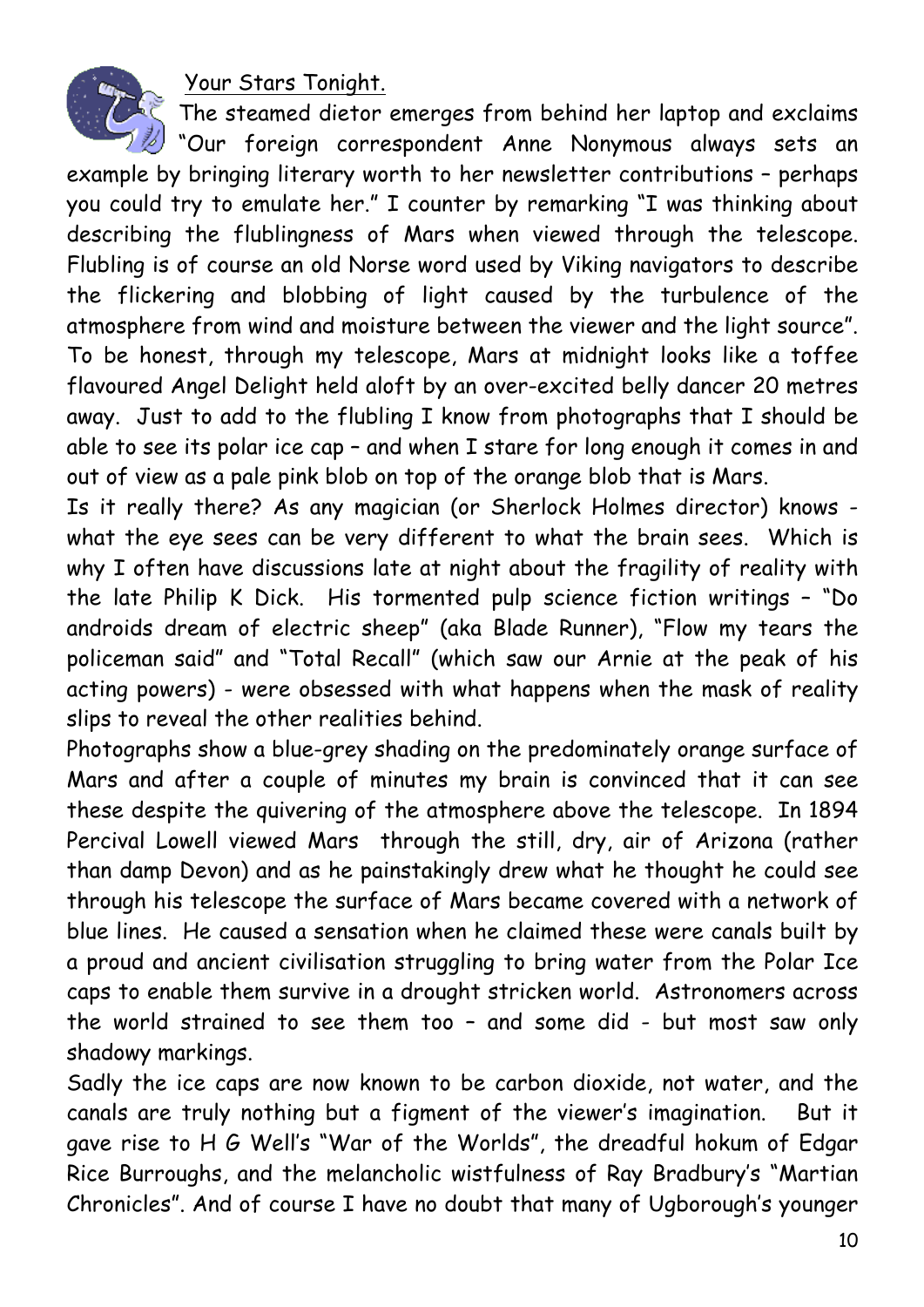generation will remember Dan Dare, Pilot of the Future, battling with the Red Moon Menace which had mysteriously destroyed Martian Civilisation millennium ago.

These literary ruminations are suddenly interrupted as I am struck on the head by a well-aimed copy (unread of course) of The Suitable Boy.

Ugborough Parish Council Clerk: Sarah Woodman Tel: 01626 824568 email: ugboroughpc@yahoo.co.uk

Website: www.ugboroughparishcouncil.gov.uk

The Police Report identified 3 crimes of note in the Parish, including burglary of lead from a roof – theft of metal is a continuing problem, as highlighted recently in the national press.

County Cllr Mumford provided the good news that the flood prevention work on the A379 should end soon, and improved signage and speed limits would be introduced between Modbury and Yealmpton. Bittaford residents, in particular, may be concerned over the future of the New England Quarry, now that the incinerator is to be in Devonport

Budget & Precept 2012/3 Considerable discussions at the meeting centred on the Parish Council budget for the next financial year and the precept, or Parish Council element of your Council Tax. In order to fund improvements to Bittaford and Ugborough playgrounds and Moorhaven Playing field, the precept will be increased by £500 to £13000. This means that an average household (Band D equivalent property) will be paying 82p extra in their annual Council Tax. Full details of the budget are included in the minutes – which are displayed on the noticeboards and online.

Community self help is always good to see, and Ugborough Parish has benefitted from it over the last month. Shelley Hutcheon and her parents have been busily planting up the heart of Ugborough – for which the Parish Council has granted £50. And the Waycott family has spent time and effort clearing away the mud from the lane near Peek Mill quarry. Thank you for your enthusiasm and hard work – it is much appreciated by the whole community.

The Bittaford Play Area is giving the community another opportunity for 'self help'. As some of the equipment needs a bit of a face lift, a Community Working Party has been arranged on Saturday 24<sup>th</sup> March and Sunday 25<sup>th</sup> March from 10am to 3pm. No experience is needed and all equipment will be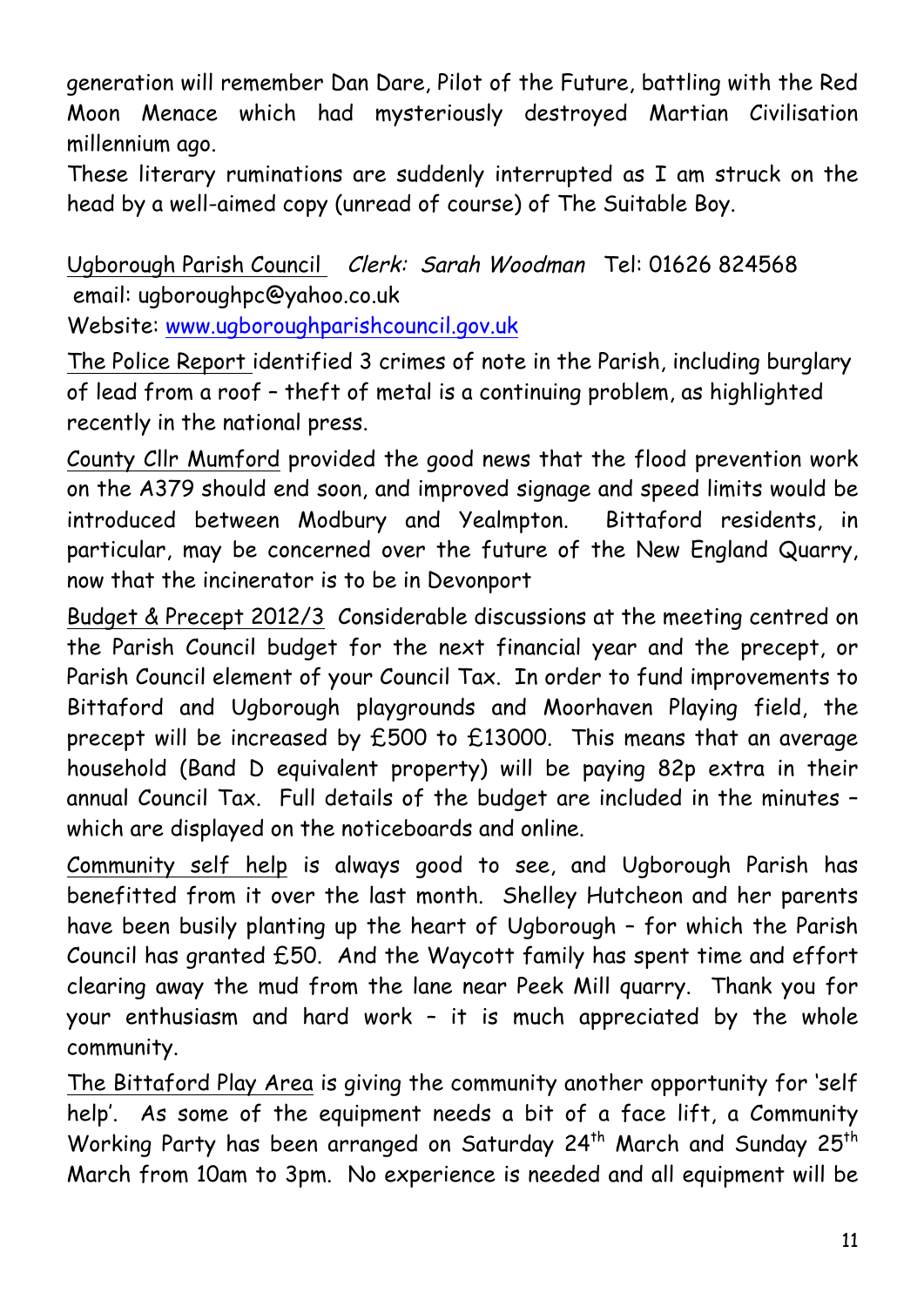provided. If you are interested in taking part, please contact Sue Daniels via the Parish Council email, ugboroughpc@yahoo.co.uk – or just turn up!

The Neighbourhood Planning initiative relies heavily on detailed consultation with the community. More details will be included in the March Newsletter, together with a timetable of consultation surgeries.

Planning Applications – just one, for a first floor extension at Orchard Cottage, Filham, which received Parish Council support.

Diamond Jubilee Celebrations are now being prepared for June this year. If your neighbourhood has yet to come up with any ideas, The Big Lunch team may be able to help. Further details on this Eden Project are available at www.thebiglunch.com.

The next Meeting will be at  $7.30$ pm on Wednesday  $8<sup>th</sup>$  February and you are welcome to attend. Agenda and minutes are displayed on the Council's noticeboards and website.

### **Bittaford Play Park Needs You!**

*Design Guide Text for Parish Newsletters and Websites* The Bittaford play park equipment is in need of some attention! You are invited to join a Community Working Party to rub down and paint the equipment in the park. No experience is needed and all equipment will be provided.

via agoor dagniper yanoo.co.ak or jash tarif ap at any time between 100 Just a few hours on Saturday 24th March or Sunday 25th March will make all the difference! If you are interested in taking part please either contact Sue Daniels via ugboroughpc@yahoo.co.uk or just turn up at any time between 10am and 3pm on either day. Thank you.

I would like to say a Big Thank You!! To EVERYONE who joined us in our candlelit Christmas Eve Carol Service. Our little Chapel was ringing out with our voices to start our Christmas Festivities.

Our Collection this year was for the "Ships of Mercy" and it mounted up to £ 126.60 which has already been received by them. (There notification is on our Notice Board)

Please come and join us for our Services.

10.30 - 5th February - Rev. David Youngs

10.30 - 12th February - Mr. John Pointon

2.30 -19th February - Rev. Ralph Ward - Sacrament of Holy Communion

10.30 - 26th February- Rev. Dr. John Haley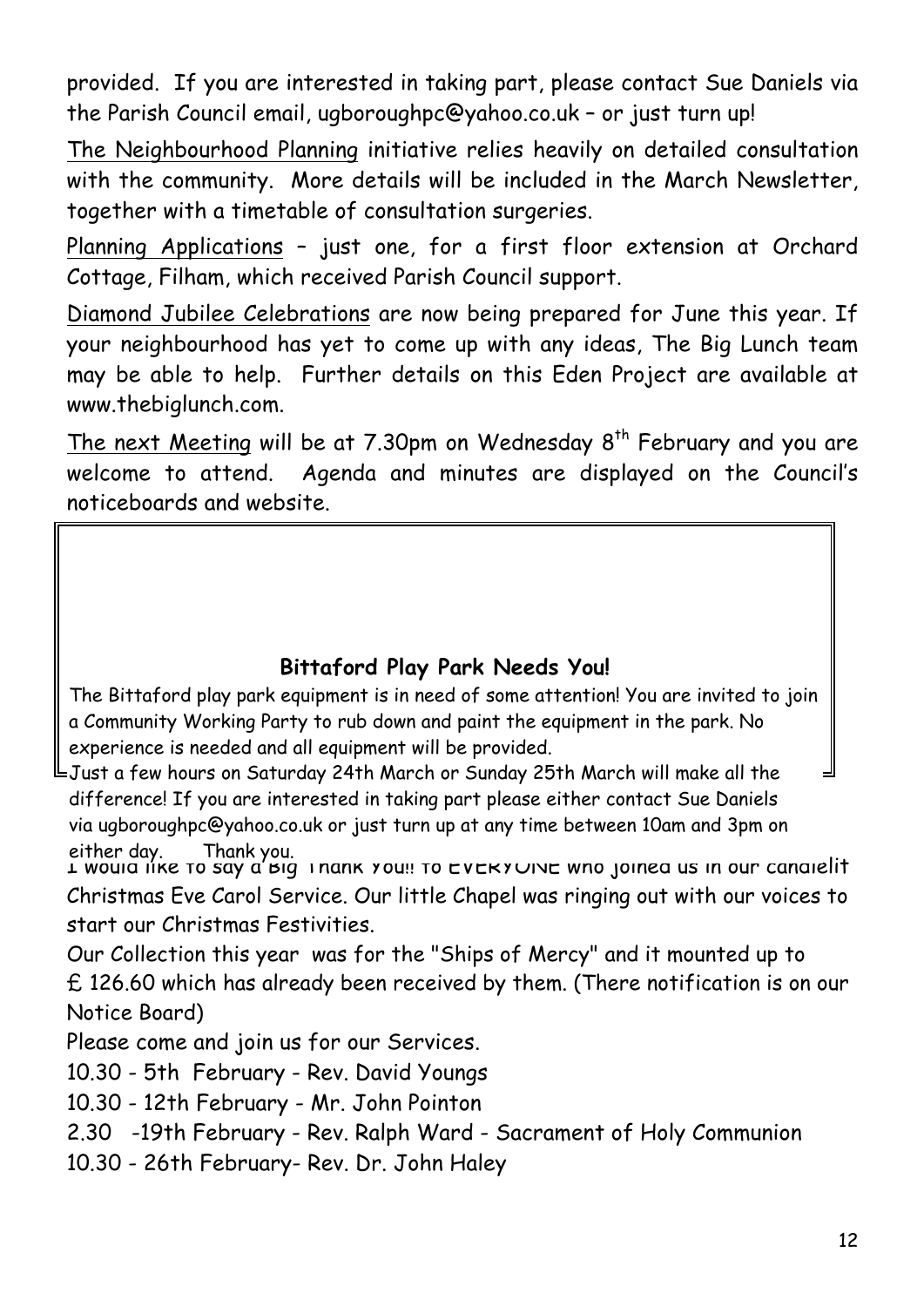Our Hall is available for hire. We do have a small Tea Kitchen.

All enquiries contact: Jutta Berger or e-Mail to: juttaberger@tiscali.co.uk Green Pastures Coffee Bar for families with small children.

It is open every Friday from 10.00am 'til 12 noon including School Holidays! Please come and join us we are looking forward to welcome you.

For details call Jutta on 01752 698 381

A Community Outreach by Bittaford Methodist Church

## St Peter's Church, Ugborough

Dear Friends,

As the days become longer and the feel of Spring is in the air (at least occasionally), I can't help reflecting on how fortunate we are in this country to have such a variety of seasons, weather, flora, light etc. etc.

As Christians we are doubly blessed as we move through the routine of the Church's year, with its different emphases on praise and penitence, thanksgiving and reflection, enabling all our human needs and aspirations to be offered to our understanding and gracious heavenly Father.

So Spring brings Lent, that annual time of spring-cleaning for our innermost selves where we don't willingly allow anyone else to tread and where we are sometimes reluctant to go ourselves and even try to keep God out. But "confession is good for the soul" so do root around in those dark recesses and see what needs to be turned out and redeemed in the light of our loving Saviour, Jesus.

We could do worse than base our scrubbing out on the poem "It's not fair!" (see next page) which has arrived in the resources for the Women's World Day of Prayer. This is another annual event in the Church's calendar – do come along to the Service at St. Peter's, Harbertonford at 7.30 p.m. on Friday  $2^{nd}$ . March - more details elsewhere in the Newsletter.

Lent begins on Ash Wednesday -  $22^{nd}$  February. Details of the services on that day are elsewhere in the Newsletter. With good wishes, Caroline

**Women's World Day of Prayer Friday 2nd March 7.30 p.m. St. Peter's Harbertonford** Each year we are presented with a challenging, thought-provoking, beautiful and unusual service and this year's is no different. It has been prepared by the women of Malaysia and is entitled "Let Justice Prevail". It's easy to see that this has very individual as well as national and global implications and there is something to which everyone can relate. So do try to come along – and men are not debarred!!!

There will be light refreshments and extra parking will be available at the Village Hall,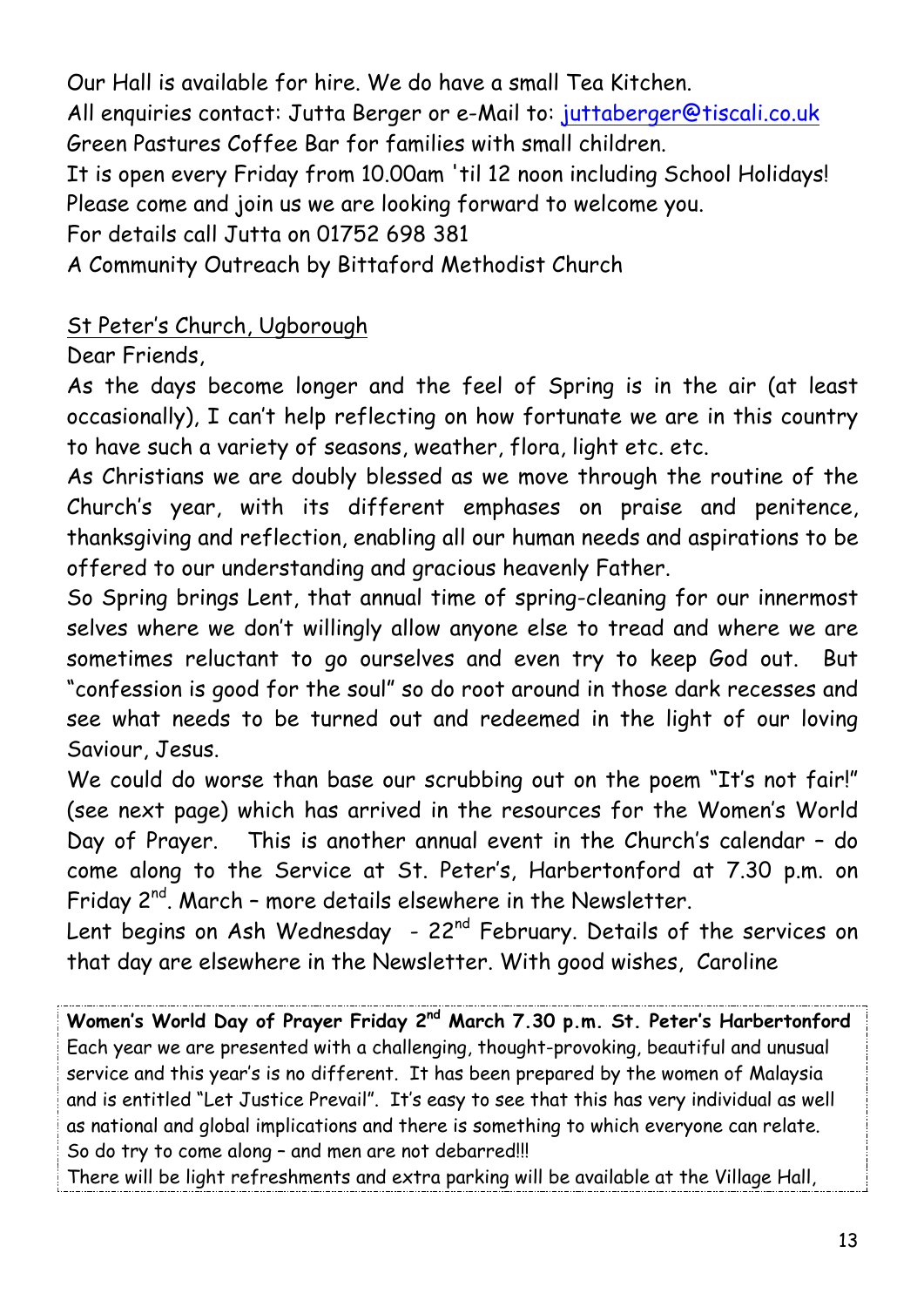#### **It's not Fair!**

"It's not fair" cries the child who can't have his way. "It's not fair" cries the world – its cry every day. "It's not fair" we all say when things don't go right. It's not fair for oppressed who then stand up and fight. "It's not fair" if we miss out on luxury treats" "It's not fair" cry the hungry with nothing to eat. "It's not fair there's no pay rise; I'm just missing out." "It's not fair" plead the unemployed. "We're going without." "It's not fair. Our home's small and we'd aimed to go higher". "It's not fair" weep the homeless, "Just a roof keeps us drier." "It's not fair" calls the criminal, "I've been caught." It's not fair for the victims when havoc's been wrought. It wasn't fair for Jesus to die on the cross. It wasn't fair for God to suffer such loss. But through his redemption He saved us from death. And He hears our "Not fairs" with His last dying breath. He's there for the downtrodden, hungry, oppressed. His justice and mercy will see them all blessed. ( Helen Mason)

Three Rivers Mission Community Lent Course 2012 – Thursdays at 7.30 p.m. Issues of Life and Death

|                                                             | <b>ISSUES UP LITE UND DEUTH</b>                                                                                                                                                                                                             |
|-------------------------------------------------------------|---------------------------------------------------------------------------------------------------------------------------------------------------------------------------------------------------------------------------------------------|
|                                                             | Feb 23rd Ugborough Church The Revd. Dr. Peter Povey                                                                                                                                                                                         |
|                                                             | Our Nation's Health and Welfare - issues surrounding Public Health                                                                                                                                                                          |
|                                                             | March 1 <sup>st</sup> Diptford Hall The Revd. Professor Timothy Gorringe                                                                                                                                                                    |
|                                                             | The survival - or otherwise - of Planet Earth                                                                                                                                                                                               |
| March 8 <sup>th</sup> Diptford Hall Mr. Martin Fearn        |                                                                                                                                                                                                                                             |
|                                                             | The Life and Death of Society as mirrored in our Penal System                                                                                                                                                                               |
|                                                             | March 15 <sup>th</sup> Ugborough Church The Revd. Dr. John Searle                                                                                                                                                                           |
|                                                             | Ethical Issues surrounding the End of our Physical Life                                                                                                                                                                                     |
| March 22 <sup>nd</sup> Ugborough Church The Revd. Ian Eglin |                                                                                                                                                                                                                                             |
|                                                             | Our Spiritual Health and how we may nurture it                                                                                                                                                                                              |
| March 29th Diptford Hall                                    | The Revd. Canon Anna Norman-Walker                                                                                                                                                                                                          |
|                                                             | The Life or Death of our Parishes - Ideas for Survival                                                                                                                                                                                      |
|                                                             | This course will hopefully consider our physical, mental, emotional and spiritual vitality and                                                                                                                                              |
|                                                             | $\mathbf{I} \cdot \mathbf{II}$ and the contract of the contract of the contract of the contract of the contract of the contract of the contract of the contract of the contract of the contract of the contract of the contract of the cont |

challenge us to think about the well-being of ourselves and others, both locally and globally. The speakers should stimulate us to reflect on God's gifts to us and how we view and use them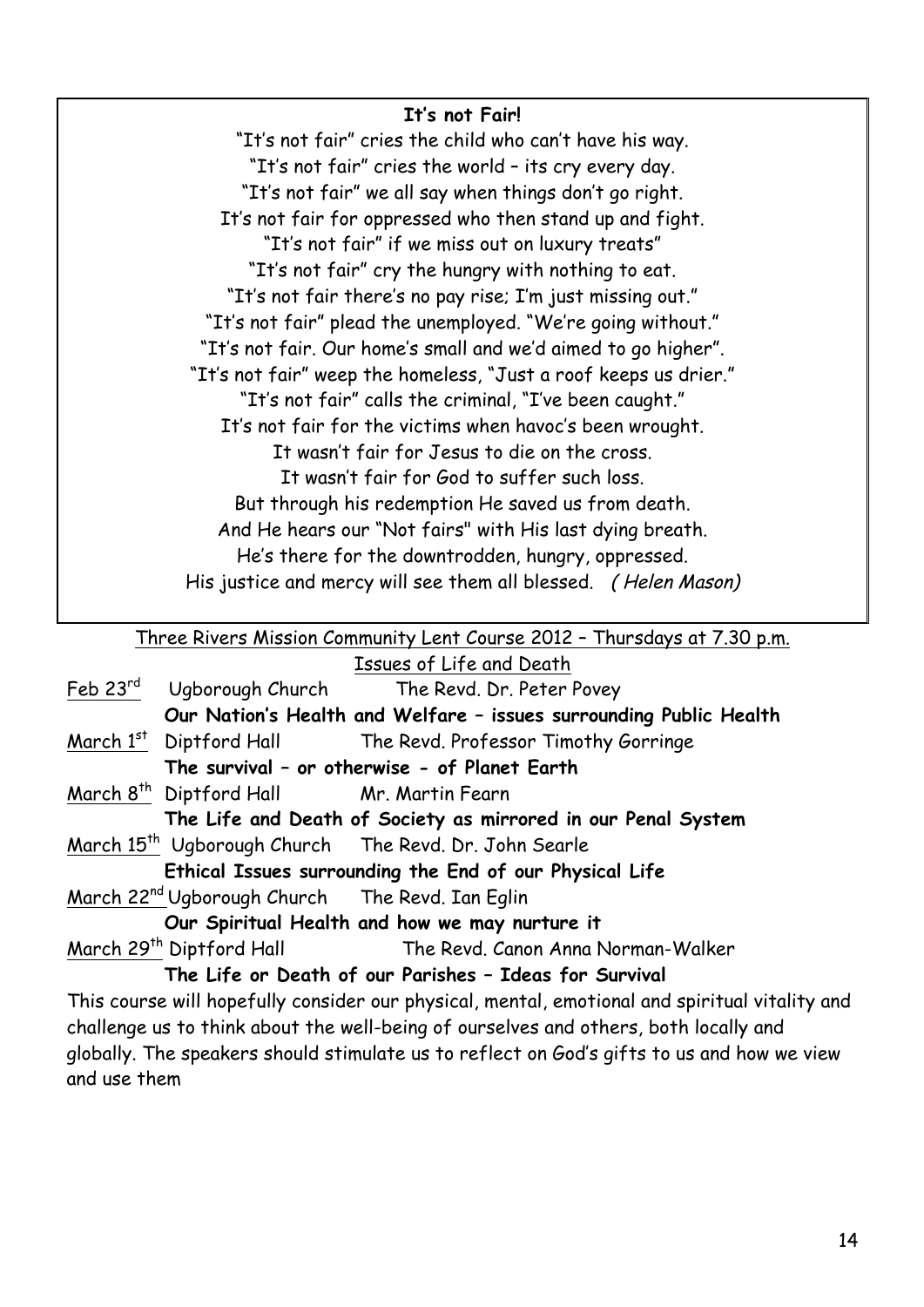Organ Recital by Jonathan Watts

Jonathan is an outstanding organist and no stranger to Ermington; most recently, he accompanied the performance of Stainer's The Crucifixion last Good Friday.

He comes to Ermington Church again at 7.30 p.m. on Friday  $10^{th}$  February, when he promises a recital which is enjoyable rather than heavy-going, so it should be well worth bringing your friends and their friends along.

There won't be a charge for admission, but there will an opportunity for you to show your appreciation at the end to help defray the cost, with any surplus going towards the running of the church.

We hope to see you there and we'll even give you a glass of wine!

Ugborough Bells. "To call Christ's flock aloud I sing"

"Religion Death and pleasure makes me ring"

We live in a beautiful village with the central square dominated by our remarkable church. The granite church tower is an important landmark and is very elegant and imposing, 25ft square, 94ft high and with 12 ft pinnacles.

The tower has eight Bells, four of which were originally placed in 1553/4. They have rung out over the years to announce the services on Sundays, weddings, funerals, events of national importance and of course to welcome in the New Year. A further bell was added some time before 1742 when recasting took place with added metal to make six bells. Two additional bells were added in 1813 to make the present eight. The Tenor bell is traditionally believed to weigh 24 cwts.

The third, fifth and eighth bells were cast by T. Bilbie of Cullumpton and are inscribed respectively:-

"To call Christ's flock aloud I sing" 1762

"God preserve the Church and King" 1764

"Religion Death and pleasure makes me ring"

We are very fortunate to have a dedicated team of ringers who regularly practise every Thursday evening. For several this strenuous activity is after work. Fortunately there are others who are learning the tradition and we are indeed lucky to have them all. A very big thank you to our ringers!